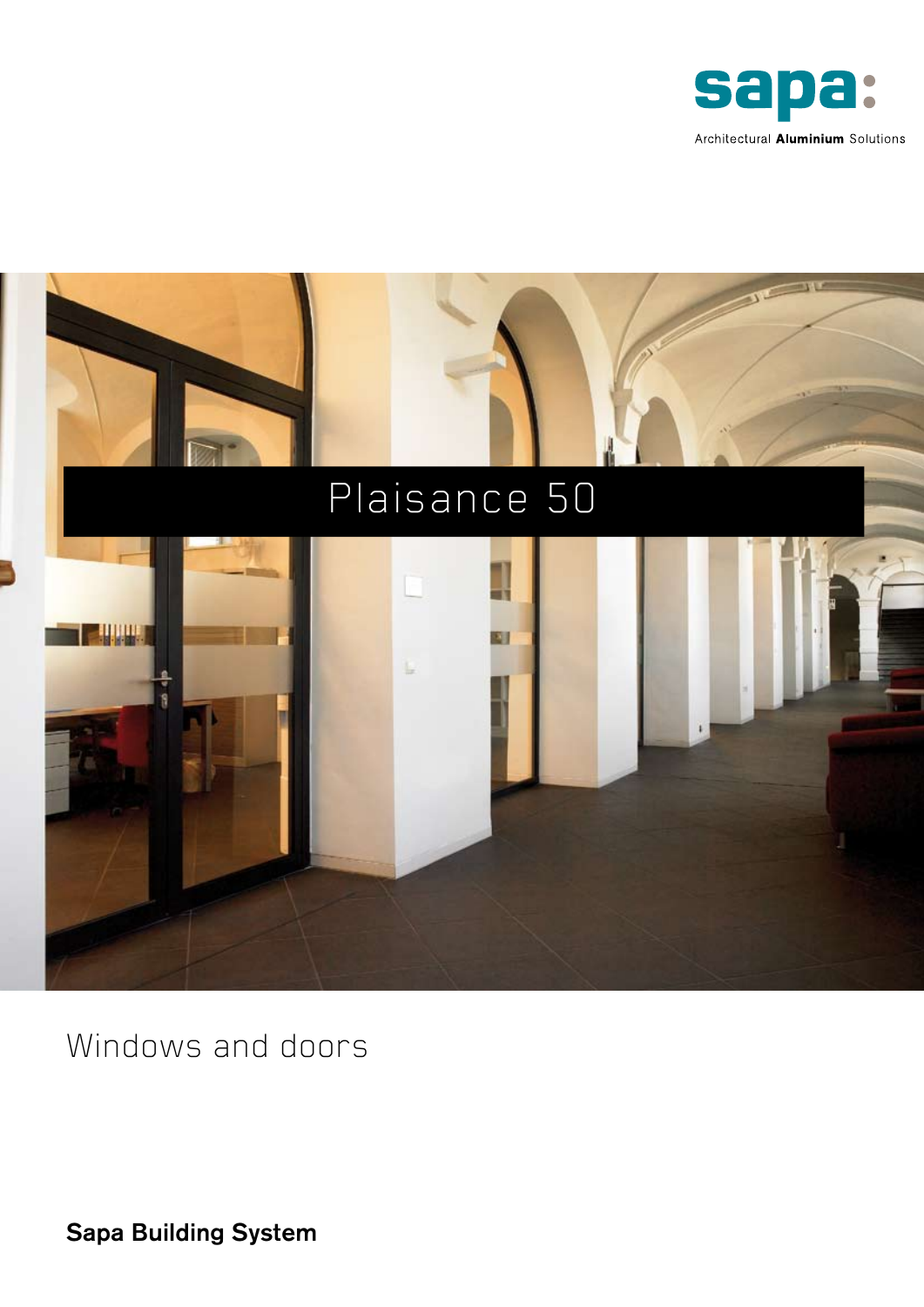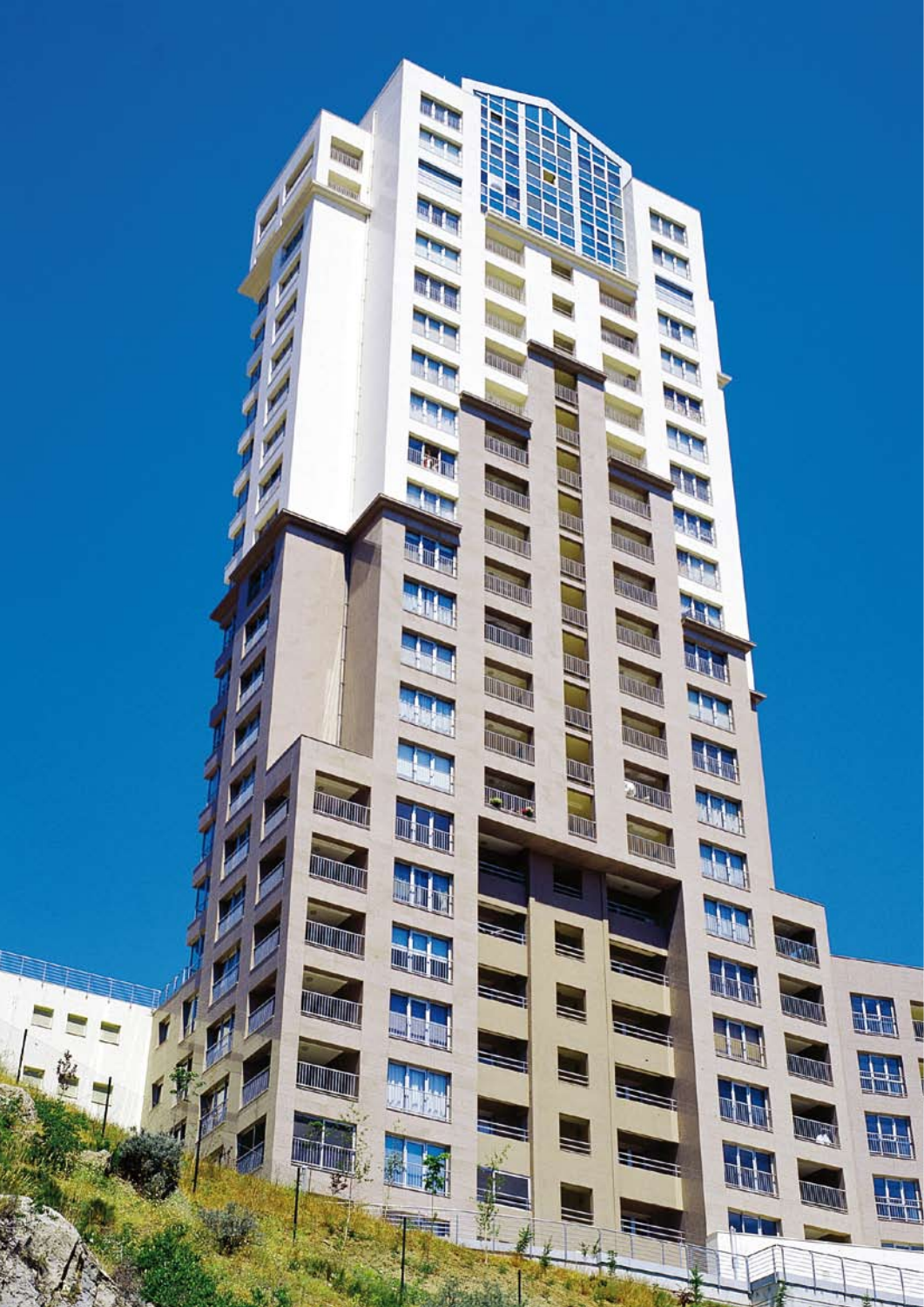Plaisance 50 is a non-thermally broken system for aluminium windows and doors with a 50 mm building depth. The system offers a wide range of inward and outward opening possibilities, available at a very good pricequality level. Plaisance 50 is a comprehensive solution for new build or refurbishment projects.

# **System features**

- » Plaisance 50 is a non-thermally insulated system with a solution for all standard applications.
- » The system accommodates glazing of 4 to 35,5 mm. For plates, the infill thickness can start from 2 mm.
- » The combination of multipoint locking, safety glass and special hardware ensures high resistance against forced entry. Internal tubular glazing beads prevent unclipping from the outside. Forced entry resistance: ENV 1627 - 1630 class 2
- » A wide range of locking and non-locking handles are integrated in the system.
- » Inward opening vents connect to a solid central gasket for a better acoustic insulation.
- » All standard shades and ventilation systems can easily be integrated in Plaisance 50.
- » It is compatible within its profile and hardware range, as well as with other Sapa Building System products, e.g. curtain wall and conservatory systems.

### **Performance**

- » Specially designed gaskets, a large decompression chamber and internal drainage to assure perfect weather resistance.
- » Effective water evacuation via punched drain holes.
- » Special finishing profiles provide additional building drainage.
- » The acoustic performance is greatly enhanced with multiple gaskets.
- $R_w$  (C;C<sub>tr</sub>) = 40 (-2;-4) dB (44.2/12/10)
- » Weather resistance: A5 (EN 12210); E750 (EN 12208); 4 (EN 12207)

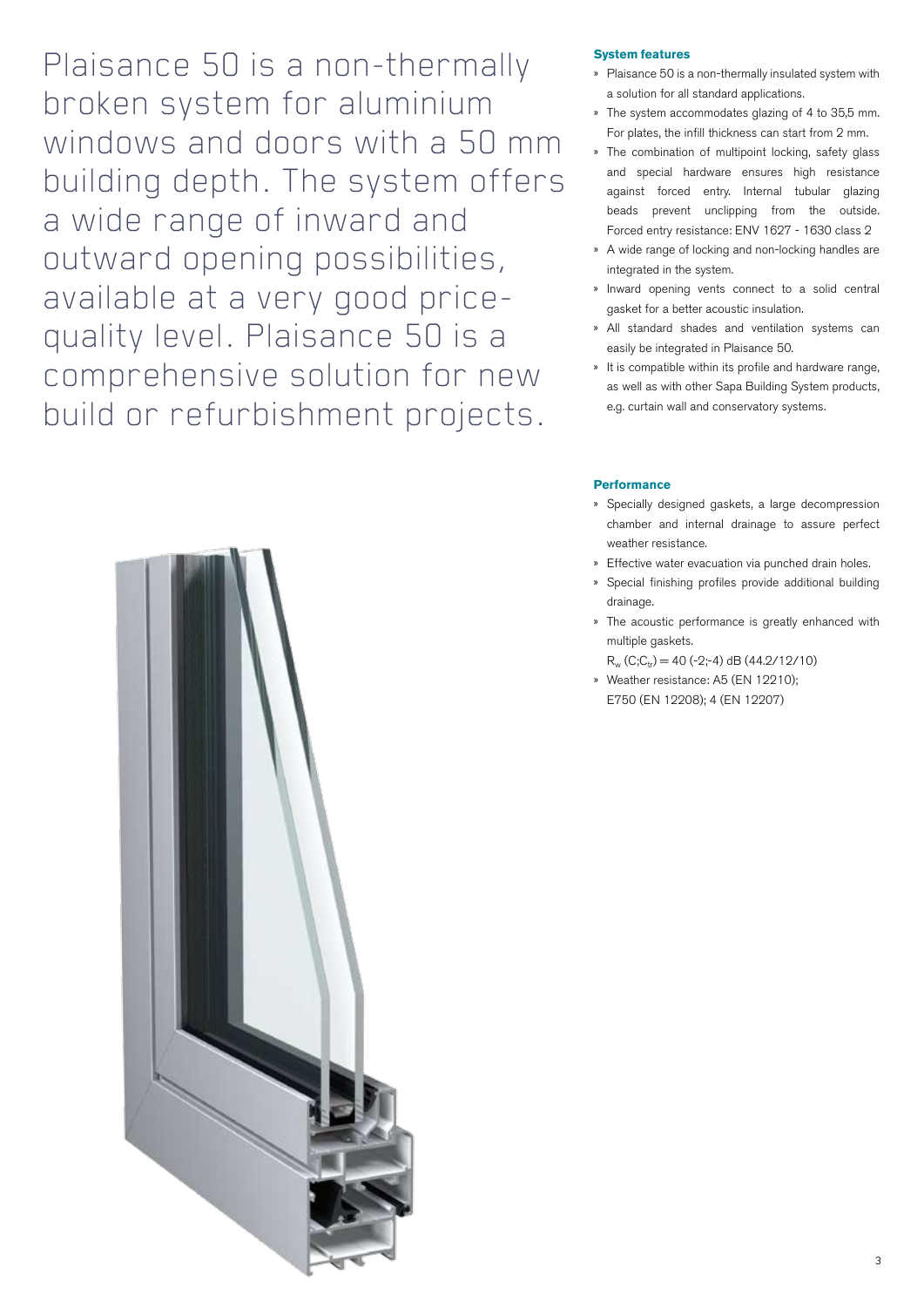### **Finishes**

- » Over 400 powder coated paint colours in matt, gloss or satin.
- » Unique wood effect, textured and textured metallic ranges are available.
- » Anodised finish is also an option.
- » Accessories can be supplied in corresponding colours to match the profiles.
- » Our surface finishes meet the highest standards of Qualicoat and Qualanod.





#### **Environment**

- » All Sapa Building System profiles are easily cleaned.
- » Aluminium does not rust, rot or tear and the shape will not deform.
- » Aluminium is a "green" product: it can be recycled infinitely without quality loss.

#### **Design**

- » Plaisance 50 is rounded (Softline) on the inside and straight or bent (Futuro) on the outside.
- » Hidden drainage frames are an alternative for drainage caps.
- » Doors can be flush or overlapping, single or double, in- or outward opening.
- » A comprehensive range of supplementary finishing profiles allows the fenestration to be perfectly integrated into the building.
- » Vent, frame and transom profiles are available in several dimensions and meet the requirements regarding stability and design.
- » Wide choice of hinges, handles and hardware.







Softline: rounded on the inside Futuro: bent on the outside



Designer glazing beads add extra finish.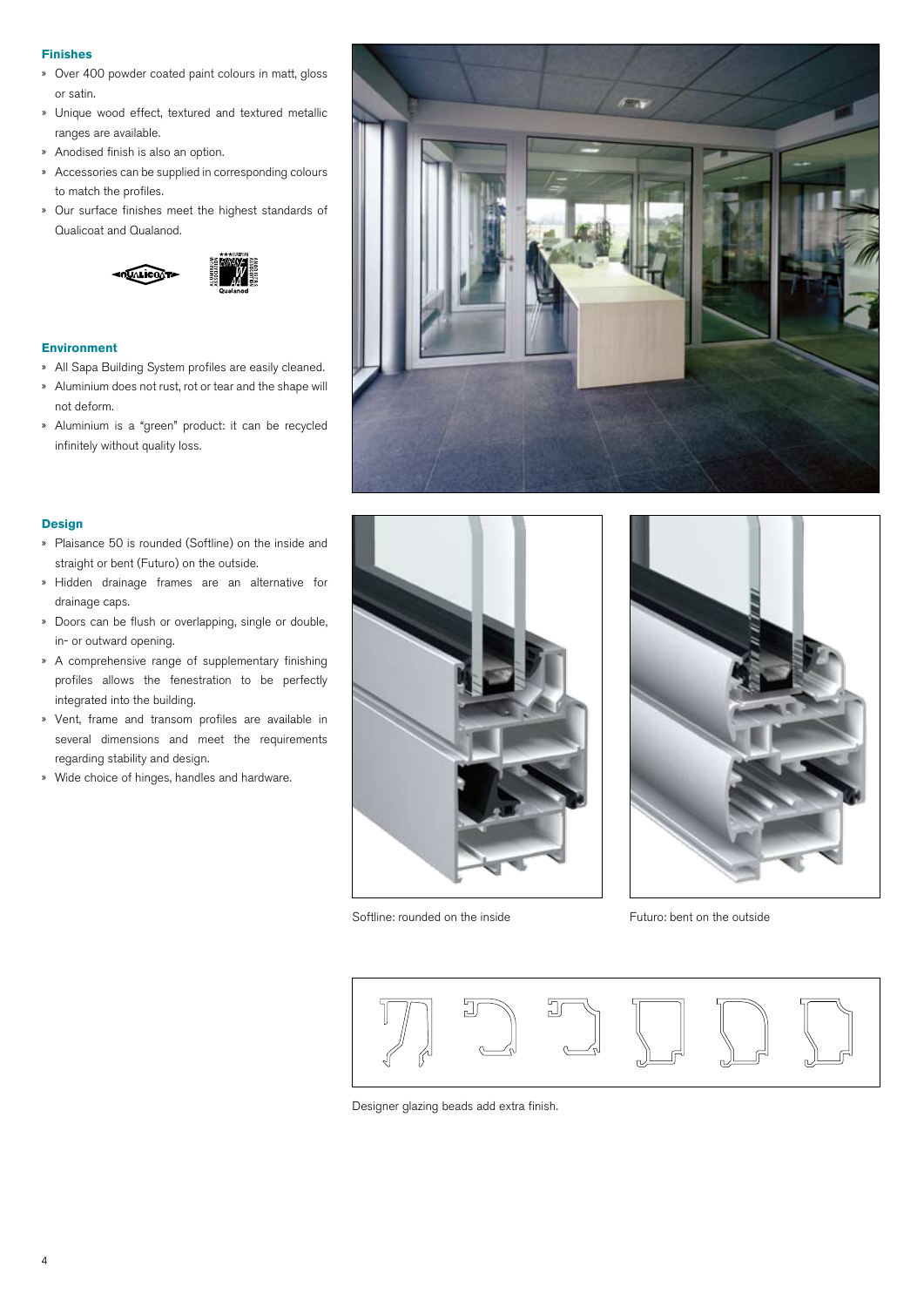



### **Fabrication**

- » Plaisance 50 belongs to the Eurosystem range, it is complementary to other Eurosystem series which results in modularity between systems, allowing fabricators to offer maximum service without increasing stock levels.
- » The Euronut groove accommodates all standard hardware.
- » A wide range of integrated reinforced mullions and transoms, for greater stability on larger spans.
- » Three possible corner connection methods. Frame and vent use the same corner connector.
- » Self-tightening corner chevrons ensure perfect stability and a flush mitre joint.
- » Specially designed punching tools ensure fast and accurate assembly.
- » Sapa Building System offers its software Sapa Logic, an open concept for automation, to fabricators who have a CNC machining center.

## **Project support & service**

- » Sapa Building System's experienced Project Team will advise you on the best product solutions
- » We can help you with pricing, strength calculations, building connections, thermal simulations, etc..
- » Specific project solutions can be developed
- » Samples, catalogues, technical specifications and digital drawings are available

SapaLogic is a user-friendly calculation program for fast, efficient and complete calculation of windows, doors, structures, curtain walls and conservatories. SapaLogic is very much complete but modular still: the different versions can be adapted to your company's needs.

SapaThermic is detailed thermal simulation software for doors, windows, sliding systems and curtain walls. It can either be linked to SapaLogic or act as a standalone version.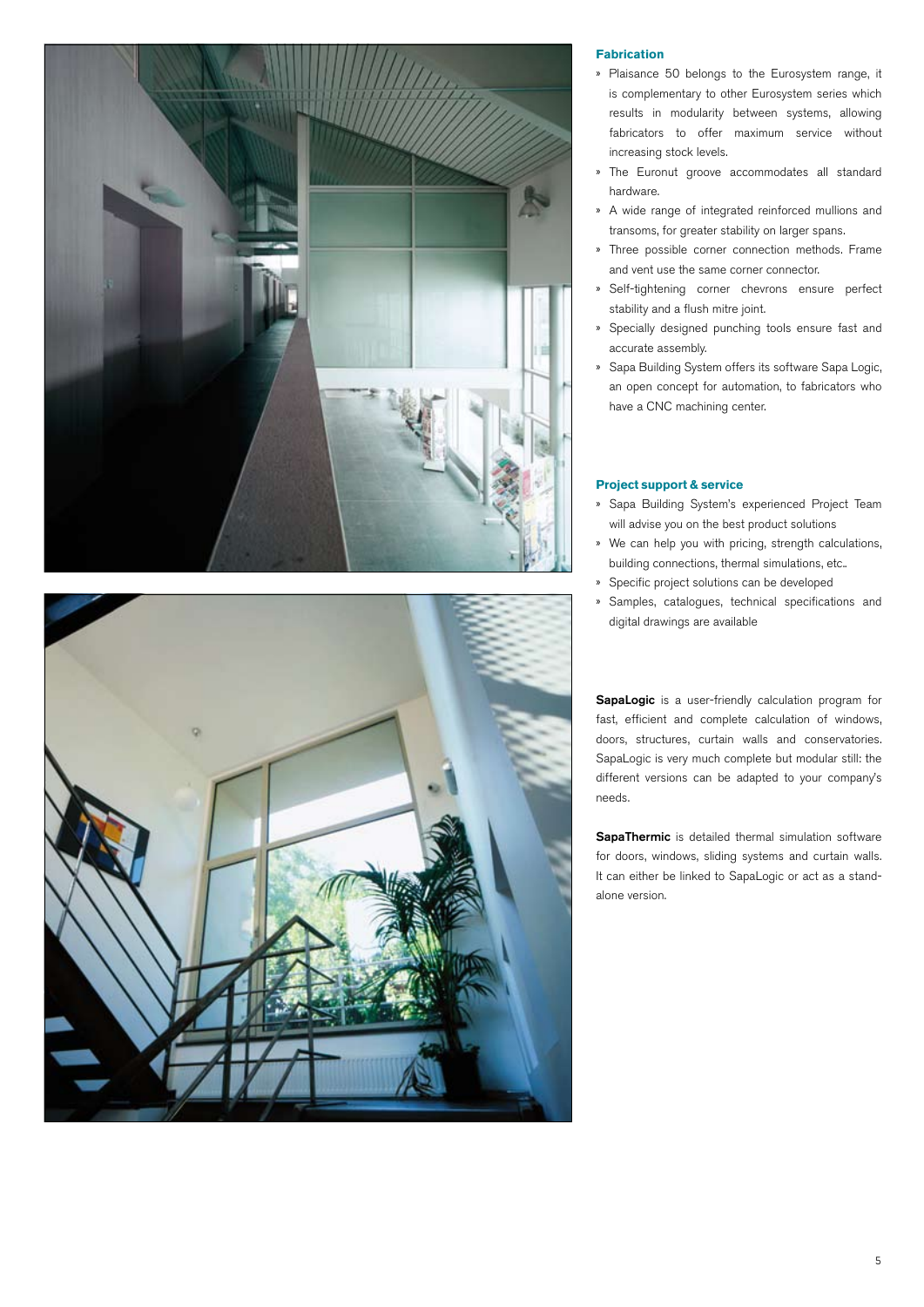# Applications



|                                                            | -------- : inward opening | : outward opening |
|------------------------------------------------------------|---------------------------|-------------------|
| <b>Dimensions</b>                                          |                           |                   |
| Min. sightline fixed frame                                 |                           | 50 mm             |
| Min. sightline window with inward opening vent             |                           | 89 mm             |
| Min. sightline window with outward opening vent (top hung) |                           | 95 mm             |
| Min. sightline inward opening door                         |                           | 119 mm            |
| Min. sightline outward opening door                        |                           | 119 mm            |
| Min. sightline transom                                     |                           | 72 mm             |
| Building depth frame                                       |                           | 50 mm             |
| Building depth vent                                        |                           | 60 mm             |
| Max. window (width x height)                               |                           | 1100 x 2100 mm    |
| Max. door (width x height)                                 |                           | 1100 x 2200 mm    |

| Glazing                                                |                                          |
|--------------------------------------------------------|------------------------------------------|
| Rebate height                                          | $22 \text{ mm}$                          |
| Infill thickness fixed frame and vent (inward opening) | 2 - 35.5 mm                              |
| Infill thickness vent (outward opening)                | 2 - 45.5 mm                              |
| Glazing method                                         | dry glazing with EPDM gaskets or silicon |

## **Performance**

| Air permeability               | 4              | 600 Pa                                        | EN 12207                |
|--------------------------------|----------------|-----------------------------------------------|-------------------------|
| Water tightness                | E750           | 750 Pa                                        | EN 12208                |
| Wind resistance, security test | A <sub>5</sub> | 2000 Pa, security 3000 Pa                     | EN 12210                |
|                                |                |                                               |                         |
| Acoustic insulation            |                | $R_w(C;C_{1r}) = 40(-2,-4)$ dB $(44.2/12/10)$ | EN ISO 717 / EN ISO 140 |
|                                |                |                                               |                         |
| Burglary proof                 | Classe 2       |                                               | ENV 1627 - 1630         |
|                                |                |                                               |                         |

*This infomation is only an indication. For more information, please consult your local Sapa Building System branch.*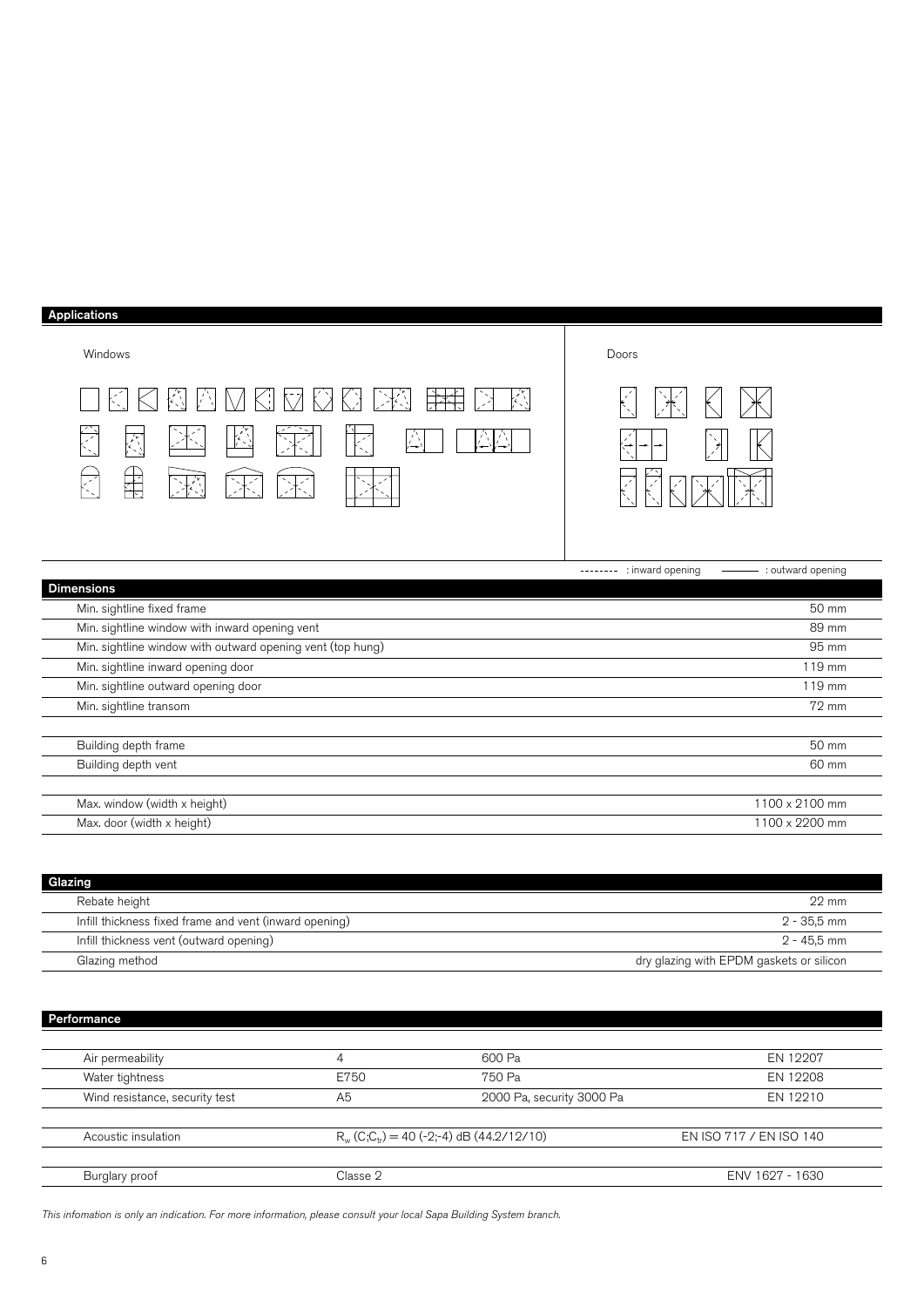